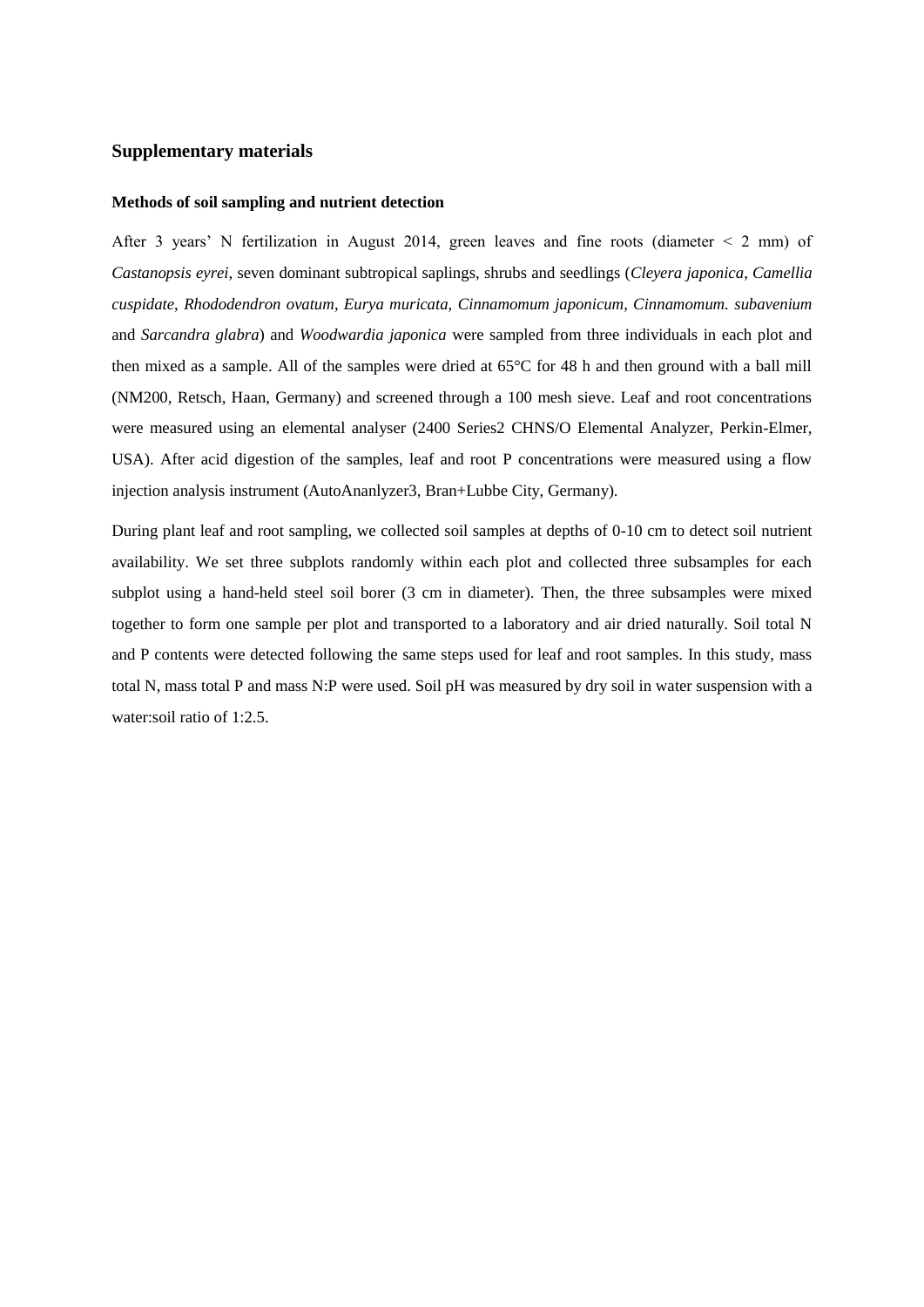| Species                            | Equations                   | a <sub>1</sub> | $a_2$ | b        | r <sup>2</sup> | $\boldsymbol{p}$ |
|------------------------------------|-----------------------------|----------------|-------|----------|----------------|------------------|
| W. japonica                        | $Y=X_1^{a1} *X_2^{a2}*10^b$ | 1.703          | 0.790 | $-3.418$ | 0.92           | < 0.001          |
| C. japonica                        | $Y=a_1* (BD^2*H)^b$         | 0.061          |       | 0.707    | 0.99           | < 0.001          |
| C. cuspidate                       | $Y=a_1* (CV)^b$             | 0.001          |       | 0.829    | 0.94           | < 0.001          |
| R. ovatum                          | $Y=a_1* (BD^2*H)+b$         | 0.004          |       | 0.831    | 0.97           | < 0.001          |
| E. muricata                        | $Y=a_1* (BD^2*H)^b$         | 0.028          |       | 0.816    | 0.90           | < 0.001          |
| C. japonicum                       | $Y=a_1* (CV)^b$             | 0.005          |       | 0.716    | 0.90           | < 0.001          |
| C. subavenium                      | $Y=a_1* (CV)^b$             | 0.001          |       | 0.817    | 0.93           | < 0.001          |
| S. glabra                          | $Y=a_1*(CV)+b$              | 0.0002         |       | 1.692    | 0.96           | < 0.001          |
| $C.$ eyrei $(1)$                   | $Y=a_1* (D^2*H)^b$          | 0.065          |       | 0.920    | 0.98           | < 0.001          |
| Others <sup><math>(2)</math></sup> | $Y=a_1*({D}^2*H)^b$         | 0.095          |       | 0.870    | 0.91           | < 0.001          |

**Table S1.** Allometric equations for the aboveground biomass of different plant species in this study.

Y: Aboveground biomass (g for shrubs; kg for trees/saplings);  $X_1$  (cm): length of fern leaves;  $X_2$  (cm): width of fern leaves; BD (basal diameter): diameter at 10 cm above the ground; H: height of plants (cm for shrubs/seedlings, m for trees/saplings); CV (cm<sup>3</sup>):  $3.14*[$  (canopy length + canopy width)/2]<sup>2</sup>\*H; D (cm): diameter at breast height (~1.3 m) of tree/saplings; (1) from Du *et al*. 1987; (2) from Zhang *et al*. 2007.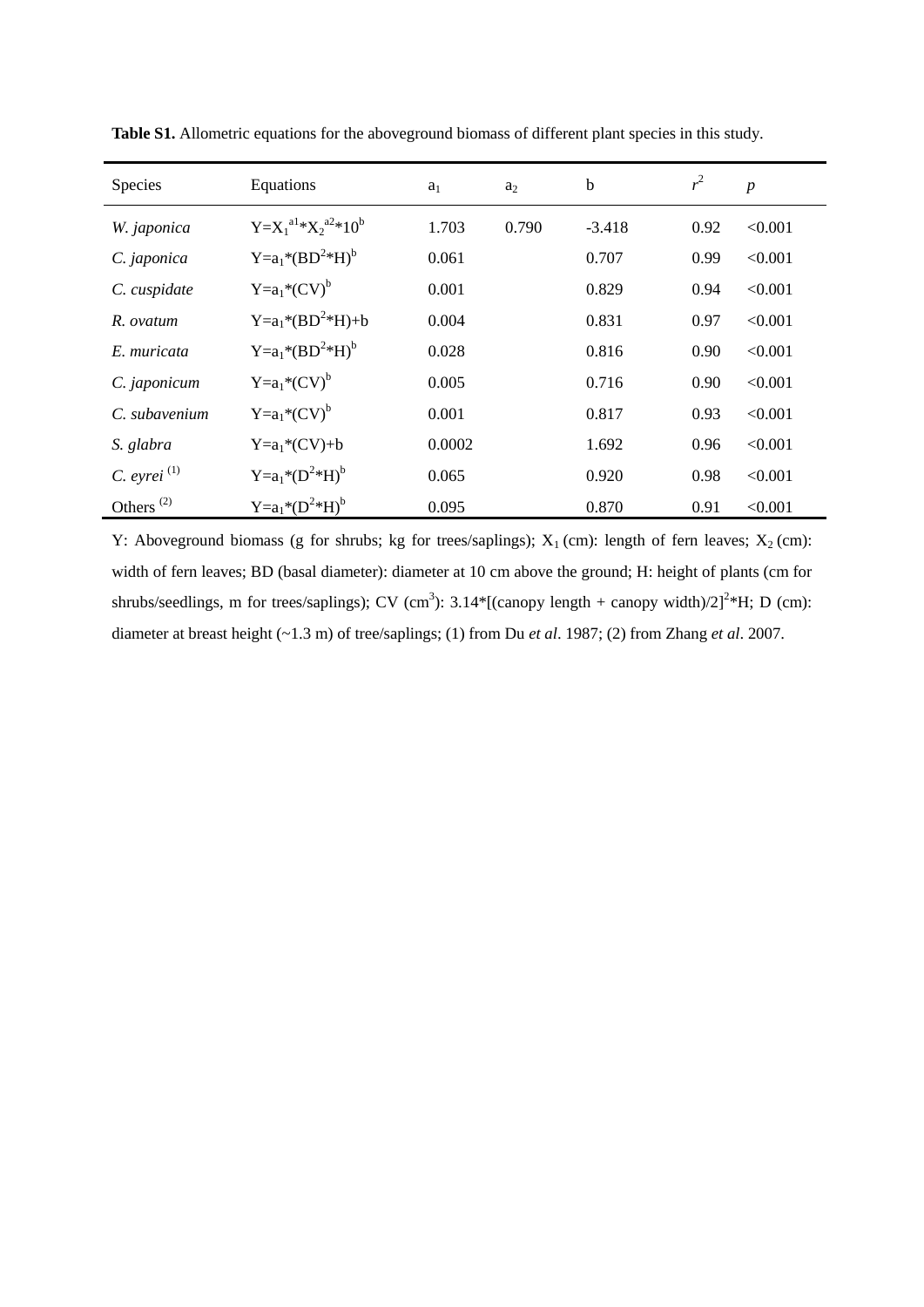**Fig.S1.** Effects of N fertilization on soil nutrient content and pH. (a) Total N content per gram soil at the depth of 0-10 cm; (b) total P content per gram soil at the depth of 0-10 cm; and (c) soil pH at the depth of 0-10 cm. Numbers in these figures indicate the results of ANOVA.

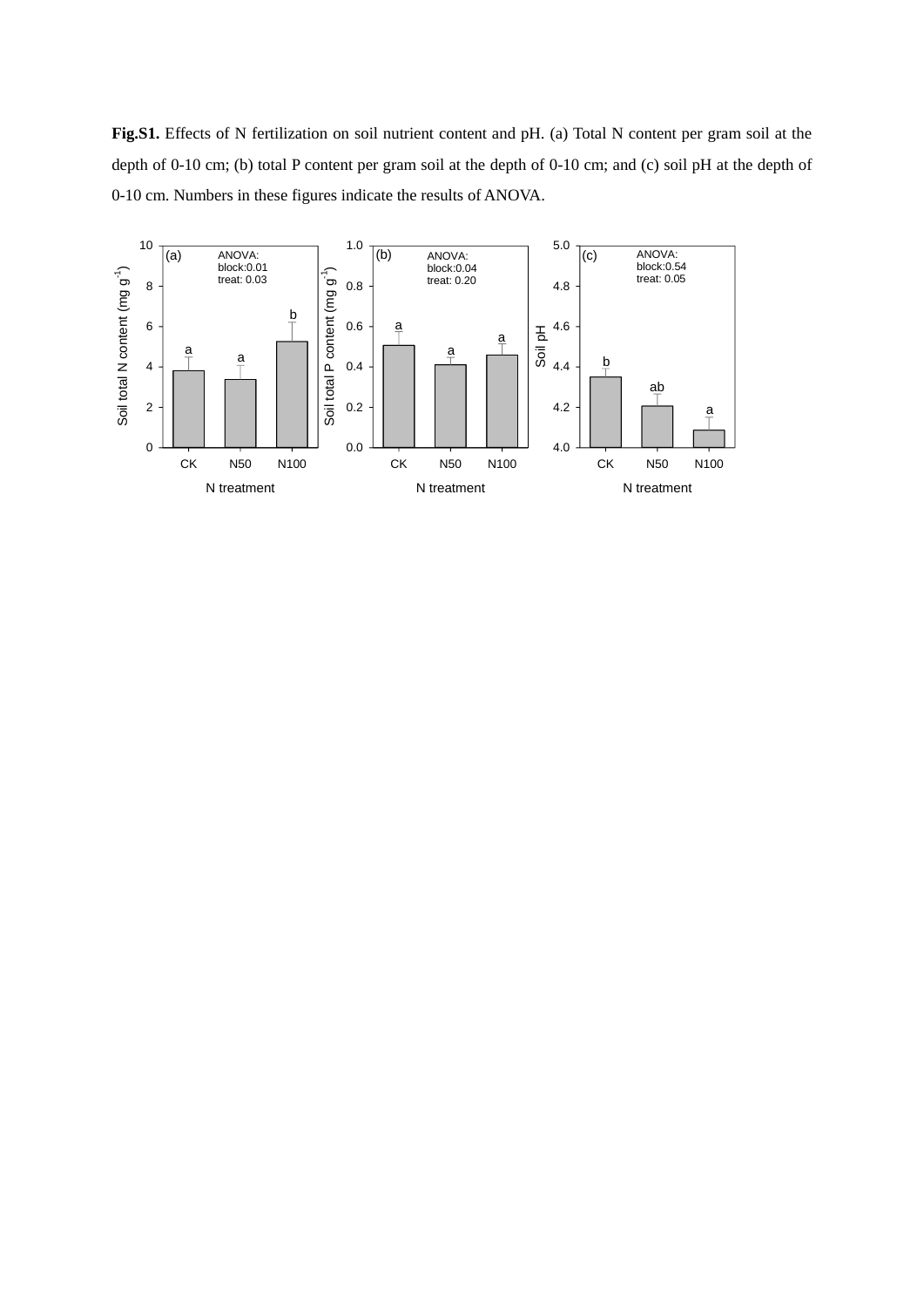

**Fig.S2.** Effects of N fertilization on foliar N and P concentration of three plant functional types. (a) Foliar N concentration; and (b) foliar P concentration. Numbers in these figures indicate the results of ANOVA.